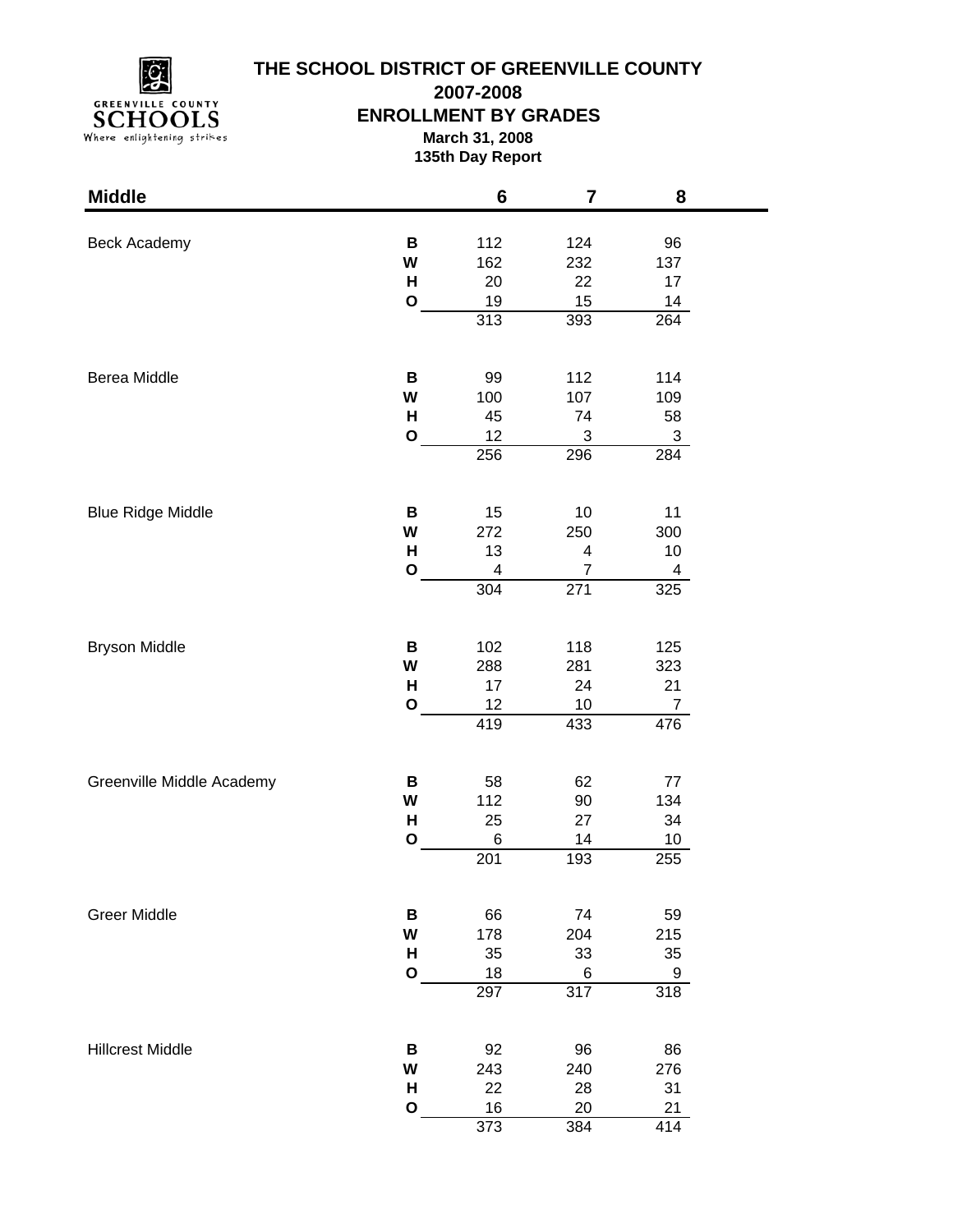

## **THE SCHOOL DISTRICT OF GREENVILLE COUNTY**

**2007-2008**

#### **ENROLLMENT BY GRADES**

**March 31, 2008 135th Day Report**

| <b>Middle</b>           |              | $6\phantom{1}6$ | 7         | 8              |  |
|-------------------------|--------------|-----------------|-----------|----------------|--|
|                         | В            |                 |           |                |  |
| Hughes Academy          | W            | 159<br>92       | 168<br>82 | 151<br>87      |  |
|                         | H            | 21              | 22        | 25             |  |
|                         | $\mathbf{o}$ | 8               | 14        | $6\phantom{.}$ |  |
|                         |              | 280             | 286       | 269            |  |
|                         |              |                 |           |                |  |
| Lakeview Middle         | В            | 55              | 58        | 73             |  |
|                         | W            | 54              | 40        | 73             |  |
|                         | H            | 37              | 44        | 28             |  |
|                         | $\mathbf{o}$ | 5               | 6         | 4              |  |
|                         |              | 151             | 148       | 178            |  |
|                         | В            | 57              | 56        | 58             |  |
| League Academy          | W            | 151             | 158       | 134            |  |
|                         | $\mathsf{H}$ | 21              | 19        |                |  |
|                         | $\mathbf{o}$ | 16              | 11        | 23<br>11       |  |
|                         |              | 245             | 244       | 226            |  |
|                         |              |                 |           |                |  |
| Mauldin Middle          | В            | 84              | 91        | 93             |  |
|                         | W            | 229             | 245       | 281            |  |
|                         | H            | 28              | 30        | 31             |  |
|                         | $\mathbf O$  | 33              | 33        | 16             |  |
|                         |              | 374             | 399       | 421            |  |
| Northwest Middle        | В            | 37              | 40        | 40             |  |
|                         | W            | 224             | 237       | 234            |  |
|                         | H            | 12              | 11        | 8              |  |
|                         | $\mathbf{o}$ | 3               | 3         | 5              |  |
|                         |              | 276             | 291       | 287            |  |
| Northwood Middle        |              |                 |           |                |  |
|                         | B<br>W       | 64<br>162       | 58<br>179 | 58<br>195      |  |
|                         | н            | 29              | 26        | 23             |  |
|                         | $\mathbf{o}$ | 16              | 13        | 17             |  |
|                         |              | 271             | 276       | 293            |  |
|                         |              |                 |           |                |  |
| <b>Riverside Middle</b> | В            | 38              | 34        | 45             |  |
|                         | W            | 228             | 241       | 244            |  |
|                         | н            | 34              | 42        | 25             |  |
|                         | $\mathbf{o}$ | 24              | 22        | 18             |  |
|                         |              | 324             | 339       | 332            |  |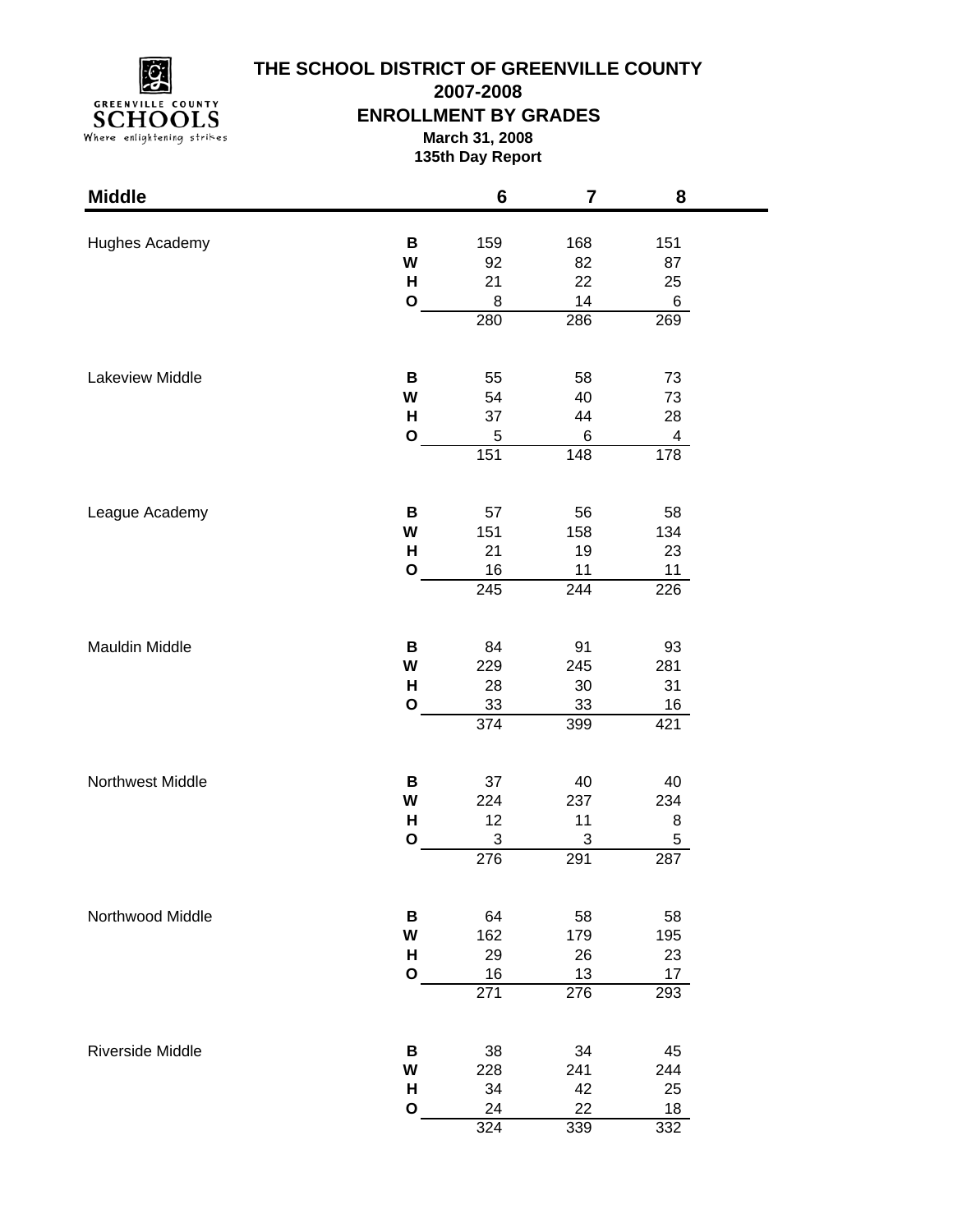

## **THE SCHOOL DISTRICT OF GREENVILLE COUNTY**

**2007-2008**

#### **ENROLLMENT BY GRADES**

**March 31, 2008 135th Day Report**

۰

| <b>Middle</b>               |              | $6\phantom{1}$ | $\overline{7}$   | 8                |
|-----------------------------|--------------|----------------|------------------|------------------|
|                             |              |                |                  |                  |
| Sevier Middle               | B<br>W       | 52<br>124      | 61<br>128        | 66<br>128        |
|                             | H            | 18             | 16               | 18               |
|                             | $\mathbf{o}$ | 6              | 6                | $10$             |
|                             |              | 200            | 211              | $\overline{222}$ |
|                             |              |                |                  |                  |
| <b>Sterling School</b>      | B            | $\mathbf{1}$   |                  |                  |
|                             | W            | 66             | 48               |                  |
|                             | H            | ÷,             | $\mathbf 1$      |                  |
|                             | $\mathbf{o}$ | $\mathfrak{S}$ | $\mathbf{3}$     |                  |
|                             |              | 70             | 52               |                  |
| Tanglewood Middle           | $\, {\bf B}$ | 108            | 127              | 118              |
|                             | W            | 57             | 44               | 48               |
|                             | H            | 36             | 43               | 43               |
|                             | $\mathbf{o}$ | 11             | 4                | $\overline{a}$   |
|                             |              | 212            | $\overline{218}$ | 211              |
| <b>Washington Center</b>    | $\, {\bf B}$ | $\overline{c}$ | 3                |                  |
|                             | W            | 4              | $\overline{7}$   | 4                |
|                             | H            |                |                  |                  |
|                             | $\mathbf{o}$ |                |                  |                  |
|                             |              | $\overline{6}$ | $\overline{10}$  | $\overline{4}$   |
| Woodmont Middle             | B            | 99             | 104              | 101              |
|                             | W            | 195            | 194              | 194              |
|                             | H            | 13             | 17               | $\,8\,$          |
|                             | $\mathbf{o}$ | 8              | 6                | 5                |
|                             |              | 315            | 321              | 308              |
|                             |              |                |                  |                  |
|                             | В            | 1,300          | 1,396            | 1,371            |
|                             | W            | 2,941          | 3,007            | 3,116            |
|                             | H            | 426            | 483              | 438              |
|                             | $\mathbf{o}$ | 220            | 196              | 162              |
| <b>Middle School Totals</b> |              | 4,887          | 5,082            | 5,087            |

Note: This summary does not include charter schools.

Legend: B=Black W=White H=Hispanic O=Other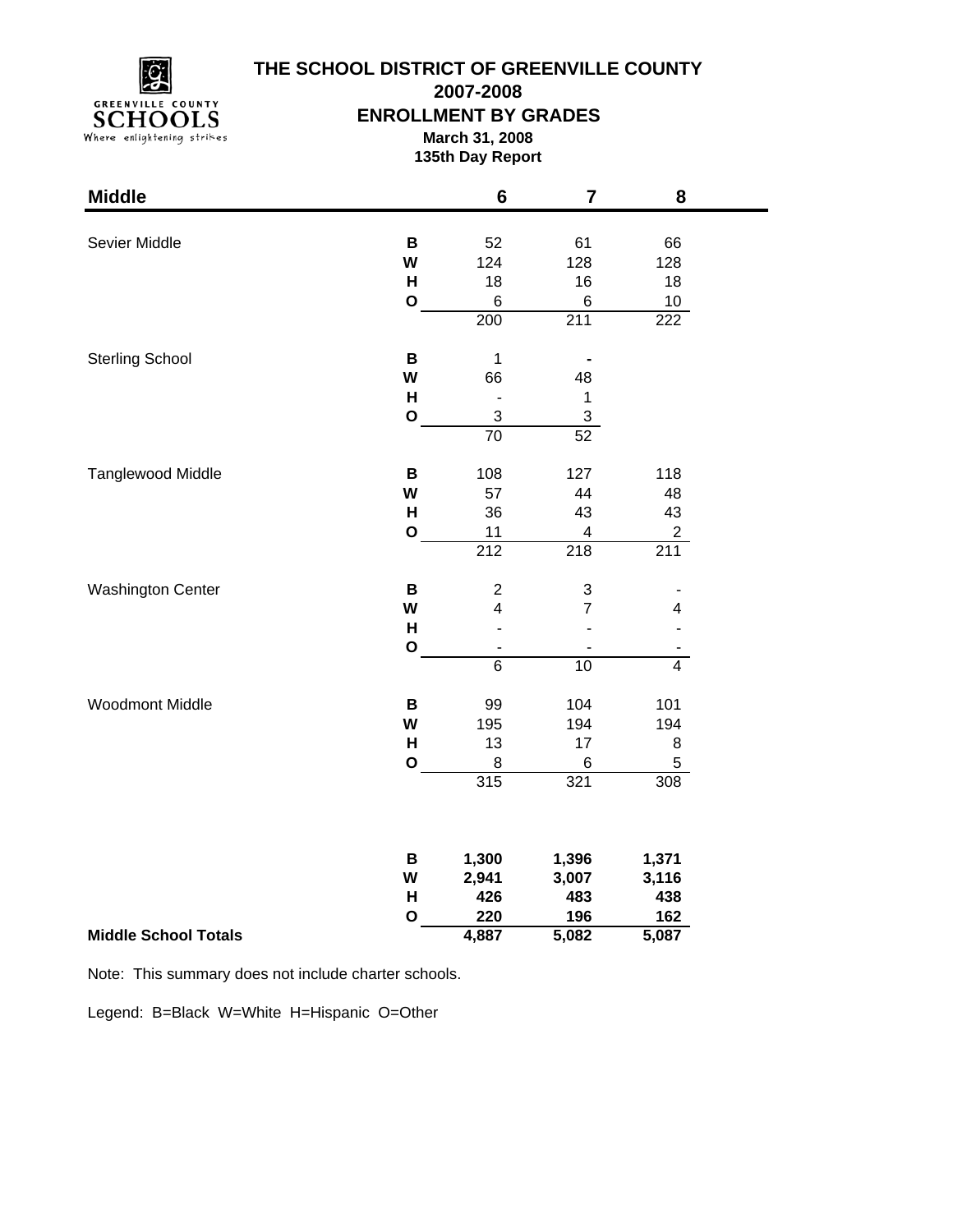| ΓΟΤΑΙ                                     |
|-------------------------------------------|
| 332<br>531<br>59<br>$\frac{48}{1}$<br>970 |
| 325<br>316<br>177<br>18<br>836            |
| 36<br>822<br>27<br>15<br>$\overline{900}$ |
| 345<br>892<br>62<br>29<br>1,328           |
| 197<br>336<br>86<br>30<br>649             |
| 199<br>597<br>103<br>$\frac{33}{932}$     |
| 274<br>759<br>81<br>57<br>1,              |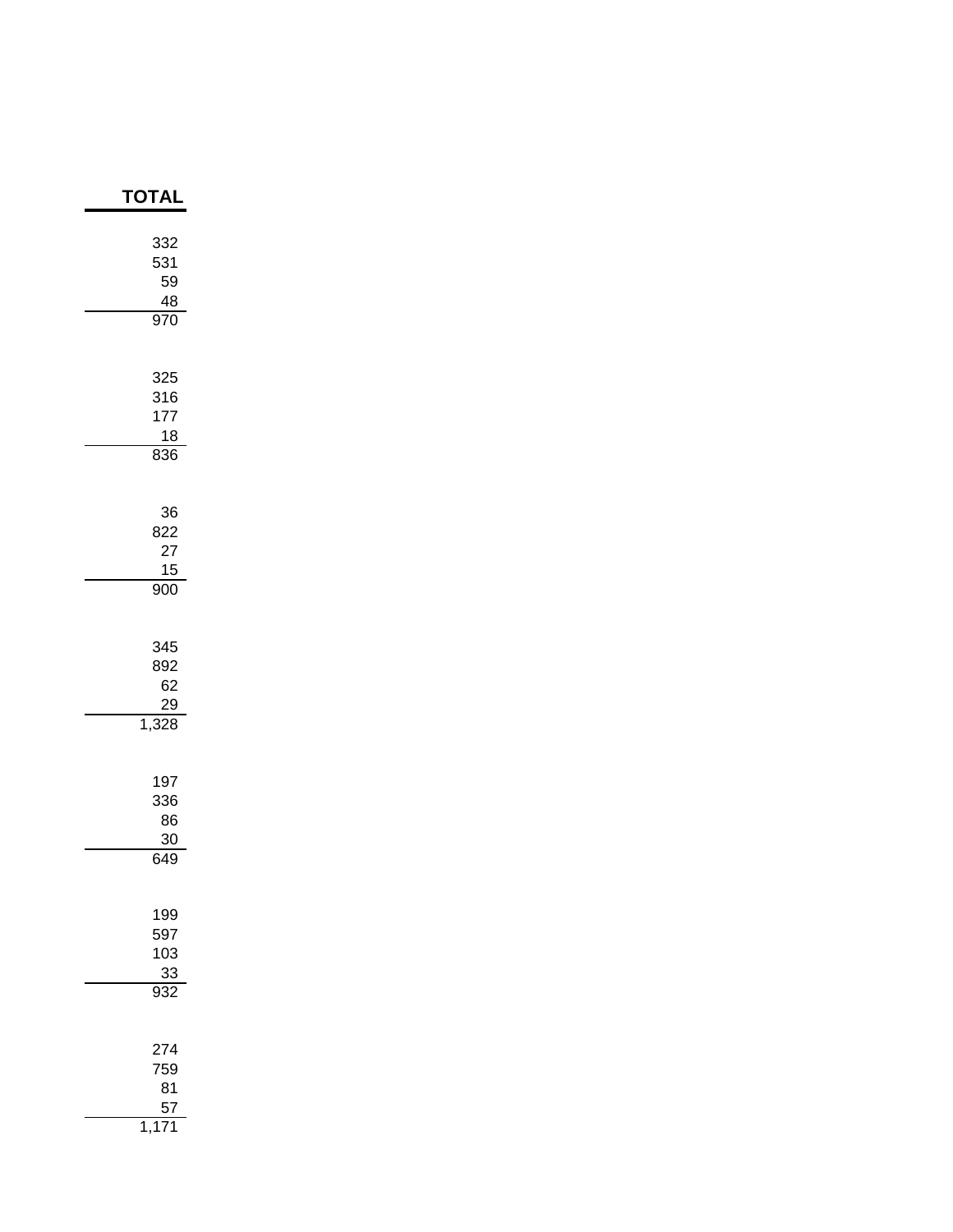| <b>TOTAI</b>                               |
|--------------------------------------------|
| 478<br>261<br>68<br>28<br>835              |
| 186<br>167<br>109<br>$\frac{15}{477}$      |
| 171<br>443<br>63<br>$\frac{38}{715}$       |
| 268<br>755<br>89<br>82<br>1,194            |
| 117<br>695<br>31<br>11<br>$\overline{854}$ |
| 180<br>536<br>78<br>46<br>840              |
| 117<br>713<br>101<br>64<br>995             |